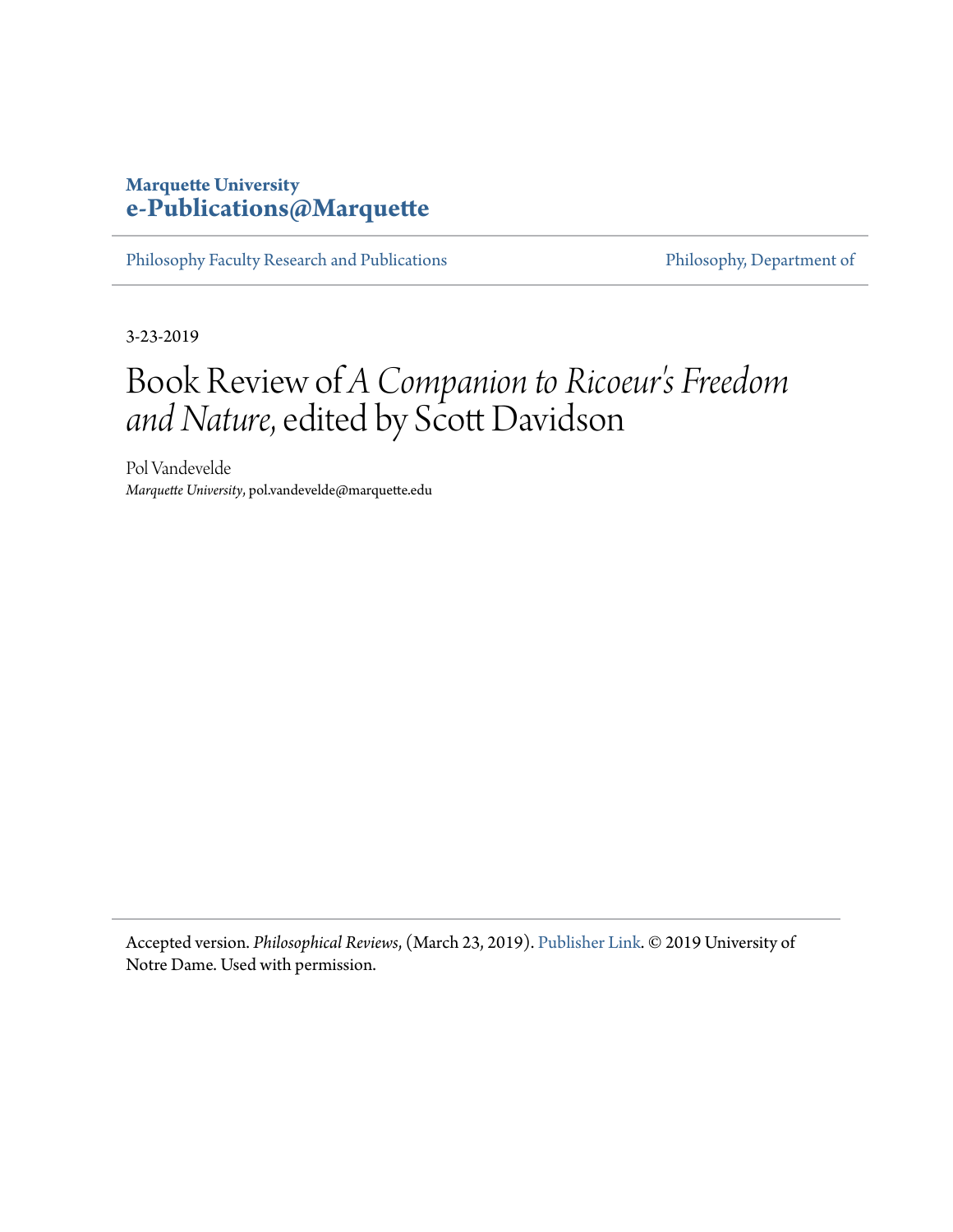**Marquette University**

### **e-Publications@Marquette**

### *Philosophy Faculty Research and Publications/College of Arts and Sciences*

*This paper is NOT THE PUBLISHED VERSION;* **but the author's final, peer-reviewed manuscript.** The published version may be accessed by following the link in th citation below.

*Philosophical Reviews*, (March 23, 2019). [Publisher Link.](https://ndpr.nd.edu/news/a-companion-to-ricoeurs-freedom-and-nature/) This article is © University of Notre Dame and permission has been granted for this version to appear in [e-Publications@Marquette.](http://epublications.marquette.edu/) University of Notre Dame does not grant permission for this article to be further copied/distributed or hosted elsewhere without the express permission from University of Notre Dame.

# Book Review of

### A Companion to Ricoeur's Freedom and Nature

Scott Davidson (ed.), *A Companion to Ricoeur's* Freedom and Nature, Lexington, 2018, 233pp., \$100.00 (hbk), ISBN 9781498578882.

#### Reviewed by Pol G. Vandevelde, Marquette University

This collection of twelve essays is a welcome and successful attempt to bring back to light one of Paul Ricoeur's first books, *Freedom and Nature,* a long (464 pages) and difficult one. It was not Ricoeur's first monograph. He had published *Karl Jaspers et la philosophie de l'existence* (co-authored with Mikel Dufrenne) in 1947 and *Gabriel Marcel et Karl Jaspers: Philosophie du mystère et philosophie du paradoxe* in 1948. Yet, *Freedom and Nature*, published in 1950, is the first important, consistent effort by Ricoeur to present his own views in a systematic way. The book was intended as the first volume of a larger project on a "Philosophy of the Will." The French title of this first volume is *Philosophie de la volonté: Le volontaire et l'involontaire,*[1w](https://ndpr.nd.edu/news/a-companion-to-ricoeurs-freedom-and-nature/#1%20end)hich became in Erazim Kohák's translation *Freedom and Nature: The Voluntary and the Involuntary,*published in 1966[.2](https://ndpr.nd.edu/news/a-companion-to-ricoeurs-freedom-and-nature/#2)

In this volume on the voluntary and involuntary, Ricoeur uses the phenomenological method to find the "essence" of the will and calls his investigation an "eidetic" of the will. After this pure phenomenological description, the second part of the project was supposed to examine what the first had bracketed, the question of the fault or the fallibility of the human being. It offered what Ricoeur called an "empiric" of the will and appeared in two volumes in 1960 under the general title *Finitude and Guilt,* Book 1 *Faillible Man* and Book 2 *The Symbolism of Evil.* The third part of the project on a "poetics" of the will was never completed as Ricoeur directed his attention to other themes.

In this first volume, Ricoeur opposes the voluntary and the involuntary in order to reformulate the relationship between consciousness and the world from within consciousness. Using the views of Gabriel Marcel, to whom the book is dedicated, on incarnation, Ricoeur sees his project as a "reconciliation" of consciousness with its body and its world. It is a reconciliation because the world is not a container in which I happen to be, but is connected to my projects. Taking from Husserl the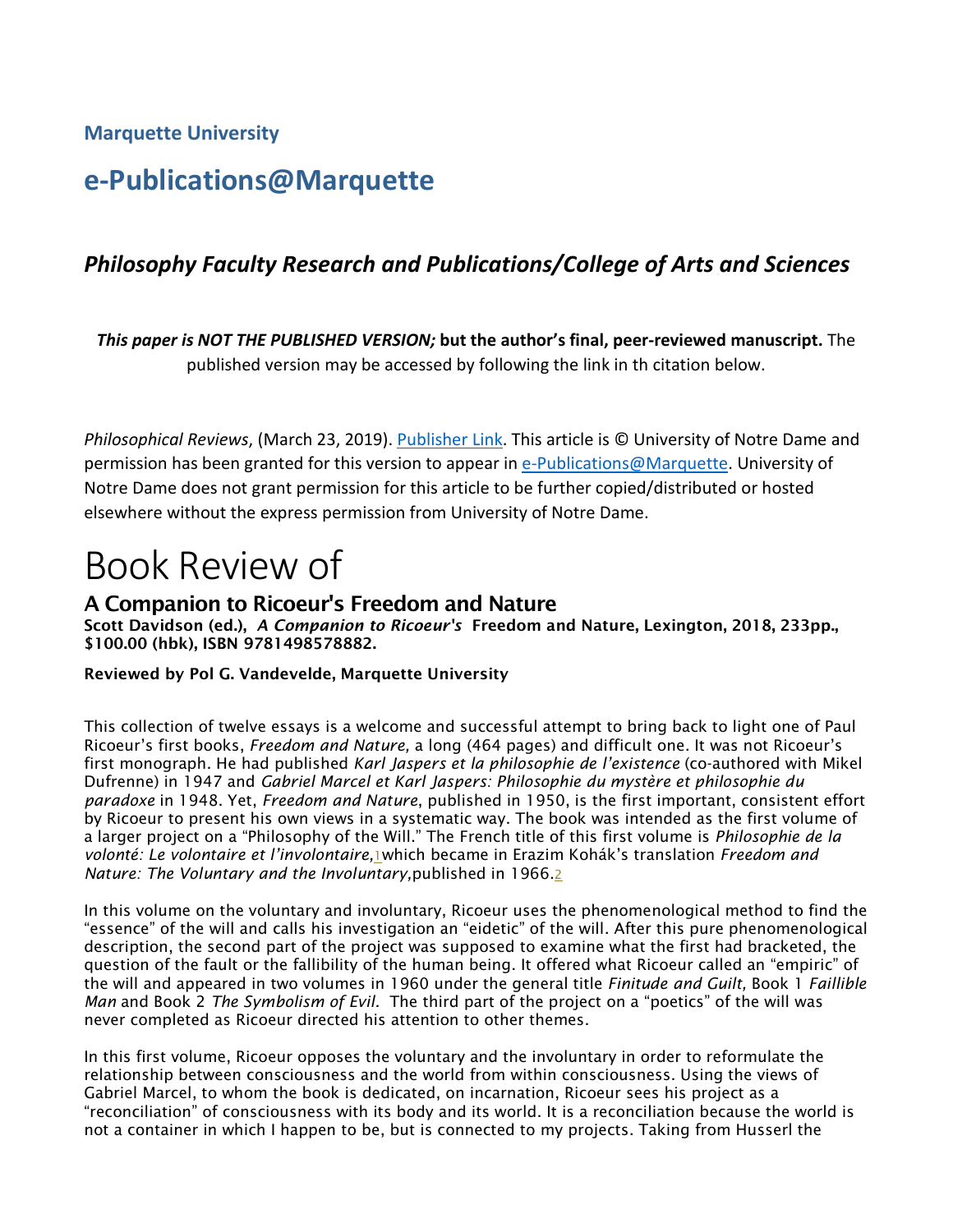notion of the subject as an "I can," in terms of projects and possibilities, Ricoeur writes: "The feeling of being able, of being capable reveals to me the world as horizon, as theater, and as material for my action.["3](https://ndpr.nd.edu/news/a-companion-to-ricoeurs-freedom-and-nature/#3) This reconciliation means that the voluntary is only possible based on and nurtured by the involuntary while the involuntary is only such for the voluntary, in the sense that the involuntary only appears, manifests itself, reaches its revelation once the voluntary has been enacted. This is why Kohák, the translator, uses the expression "freedom and nature" as a doublet for the voluntary and the involuntary. As he explains in his "Translator's Introduction," "while nature makes freedom actual, freedom makes nature meaningful, and neither can ultimately be separated from the other.["4T](https://ndpr.nd.edu/news/a-companion-to-ricoeurs-freedom-and-nature/#4%20end)his reconciliation between the voluntary and the involuntary is also for Ricoeur a restoration of the unity of the cogito. As he writes, "the theory of the voluntary and the involuntary not only describes, understands, but restores.["5](https://ndpr.nd.edu/news/a-companion-to-ricoeurs-freedom-and-nature/#5%20end)

Ricoeur structures his work in three parts, according to the triadic structure of the act of the will or the "voluntary," which includes "decision," "motion of my body," and "consent."<sup>6</sup> To each level of the "voluntary," there corresponds a layer of "involuntary." Against a self-affirming cogito, Ricoeur wants to recover an operation of the cogito within action and decision, what he calls a "pre-reflective imputation of the self,"*zwhich is a manner of comporting oneself toward oneself and turns decision into an act* that is not just made by oneself, but concerns oneself. We can already see in this first major work how Ricoeur identifies the questions and issues that matter to him and how he lays out the framework for his later investigations, from the question of the structure of action, to the nature of self, to the issue of narrative continuity and identity.

In his Companion volume, Scott Davidson manages to give us a very good idea of the breadth and richness of Ricoeur's first major systematic work. Davidson sensibly divides the Companion into three parts: "Historical Influences," "Key Themes," and "New Trajectories." In his "Introduction" he reminds us of the importance of this work, delineates its place in Ricoeur's itinerary, and presents a summary of the volume's essays.

The usual challenge for a collection centered on one single work is to keep contributors focused on that particular work while illuminating it from different perspectives. This collection successfully meets that challenge. With one exception, all contributors bring out original aspects of Ricoeur's work and make them salient either in their historical provenance (in the first part), in their place in Ricoeur's overall work (in the second part), or what they gave rise to (in the third part). This is no small achievement for an editor and Davidson is to be commended for such an editorial discipline and success. Let me briefly review each essay.

In the first part, "Historical Influences," Marc-Antoine Vallée shows how Ricoeur's project of a subject willing and acting in the world, on the basis of its capacities and possibilities, can be seen as a complement to Merleau-Ponty's project of perception as the means through which a bodily subject is in the world. While both Ricoeur and Merleau-Ponty want to move away from a self-sufficient Cartesian cogito, avoid the opposition between spiritualism and materialism, and see freedom as "situated," Ricoeur is particularly sensitive to what may exceed a phenomenological analysis (an "eidetic"), such as the question of the fault. Although Ricoeur bracketed this question in *Freedom and Nature*, it became central in the second part of his project. As Vallée notes, once Ricoeur moves beyond the will and addresses the question of evil, "Merleau-Ponty is no longer his interlocutor" (p. 14).

Jean-Luc Amalric shows quite persuasively the influence of Jean Nabert in *Freedom and Nature.* The kind of reflexive philosophy that Nabert developed gave Ricoeur the means to develop "a reflexive method of indirect re-appropriation of the position and capacities of the self" (p. 23). For example, Nabert's view on motives as being both act and representation or the connection he establishes between what Amalric calls "the act of existing and the signs through which it is objectified" allowed Ricoeur to combine "phenomenological description, the reflexive method, and a hermeneutics of symbols and myths" (p. 19).

Jakub Čapek focuses on Ricoeur's views on habit and shows the import of Ravaisson's more spiritualistic approach for Ricoeur's phenomenological stance. Through a comparison of their views,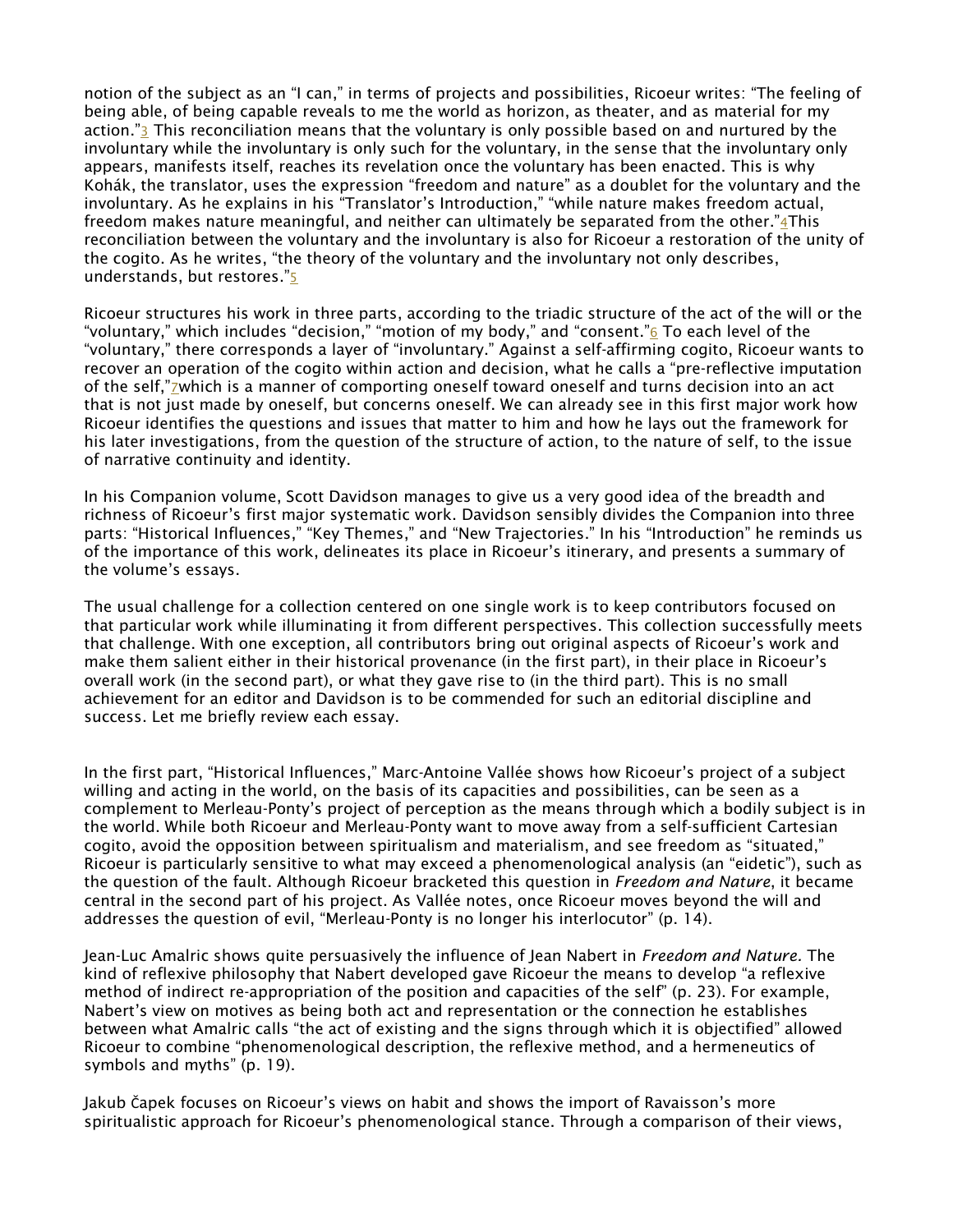Čapek clearly shows how Ravaisson's position is both an inspiration and a challenge to which Ricoeur has to respond in order to secure the reciprocity between the voluntary and the involuntary. Against Ravaisson, Ricoeur has to defend the view, first, that habit only applies to human acts (and not to nature with its inclinations and forces), second, that habit is only an aspect of act (and not a kind of act), and, third, that habit is intelligible as such only when connected to a cogito, i.e. only when it has a "use-value" in the sense that "I know how, I can" (quoted p. 48) (and not as a spontaneity independent of the will).

Michael Sohn examines the influence of Aquinas' psychology and cosmology in *Freedom and Nature.* Sohn makes the broad claim that Ricoeur's work "can be read as an extended, critical, and appreciative reflection on Aquinas' psychology" (p. 73). Ricoeur criticizes Aquinas' psychology and medieval cosmology in general for making the will subservient to an objective nature and holds instead that "human action is not determined by the world" (p. 73). Yet, against the assumptions of medieval cosmology, Sohn argues, Ricoeur retrieves insights from Aquinas' psychology to show that "human action changes [the world]" (p. 73).

In the second part, dedicated to "Key Themes," Michael A. Johnson discusses Ricoeur's notion of "attention" and its paradox of being both by the self and about the self. Johnson shows how Ricoeur takes the insights of the Cartesian tradition about attention and integrates them into a Husserlian phenomenological approach based on intentionality. Ricoeur's originality consists in intertwining attention with imagination in a temporal process. To pay attention is "a kind of intuitive reception . . . and not a second-order reflection on the content of perception" (p. 93). Yet, attention is also a form of active perception in which, through imagination, we entertain relations and values in a temporal process. As such, attention leads to a choice, which is "judgment; conviction; commitment" and pertains to "the becoming of the self" (pp. 101-102).

In his short eight-page contribution, Johann Michel quickly examines the status of the subject in what he calls "Ricoeur's phenomenology of decision," which he sees as a reconciliation of what appears to be an opposition between the pre-reflexive and the reflexive aspects of a decision in the Cartesian tradition. Michel suggests that for Ricoeur there can be a self-presence of the subject even if it is not explicit. For example, when the subject projects an action and is absorbed in it, there is a "pre-reflexive self-imputation," which can be discovered retrospectively by reflection. This raises the question of "How . . . a being that is absent to itself [can] be posited as a moral subject" (p. 115).

Eftichis Pirovolakis analyzes the place and role of Maine de Biran in Ricoeur's theory of the will, and tests the accusation of voluntarism that Ricoeur raises against Maine de Biran. Because of his Husserlian framework, Pirovolakis argues, Ricoeur only envisages a teleological continuity between the voluntary and the involuntary. He cannot entertain the possibility of a heterogeneity between them (p. 120). Thus, for him, the resistance of objects, or the world in general, cannot just be a purely objective resistance that would be totally external and impermeable to the will. He understands Maine de Biran to hold this position, what Ricoeur calls a "voluntarism," and criticizes him for focusing too much on "practical effort" or practical action as opposed to "intellectual activity" (p. 125). Pirovolakis appeals to an alternative reading of Maine de Biran by Jacques Derrida in order to show against Ricoeur that "effort" can be understood not as a "primitive fact" and thus not as a cause but instead as an "effect": as a phenomenal effect of a tension between activity and passivity.

Grégori Jean focuses on Ricoeur's chapter on "habit" (already dealt with historically in Čapek's contribution). While habit is not to be situated in a "causally closed nature" (p. 140), as in a traditional philosophy of nature that would naturalize consciousness, habit cannot be reintegrated in the will either, according to a philosophy of consciousness and judgment. By representing the way we exist in the unity of nature and freedom, which lets "us participate in what we cannot understand" (p. 148), habit in fact points to another kind of nature, "a Nature which is no longer the other of freedom" but is understood "in the primordial unity of a nurturer and a nurtured" (p. 150). Jean claims that Ricoeur in *Freedom and Nature* is already exploring this other nature or alternative nature, to which his later works, such as *Fallible Man* and *Oneself as Another*, will give form*.*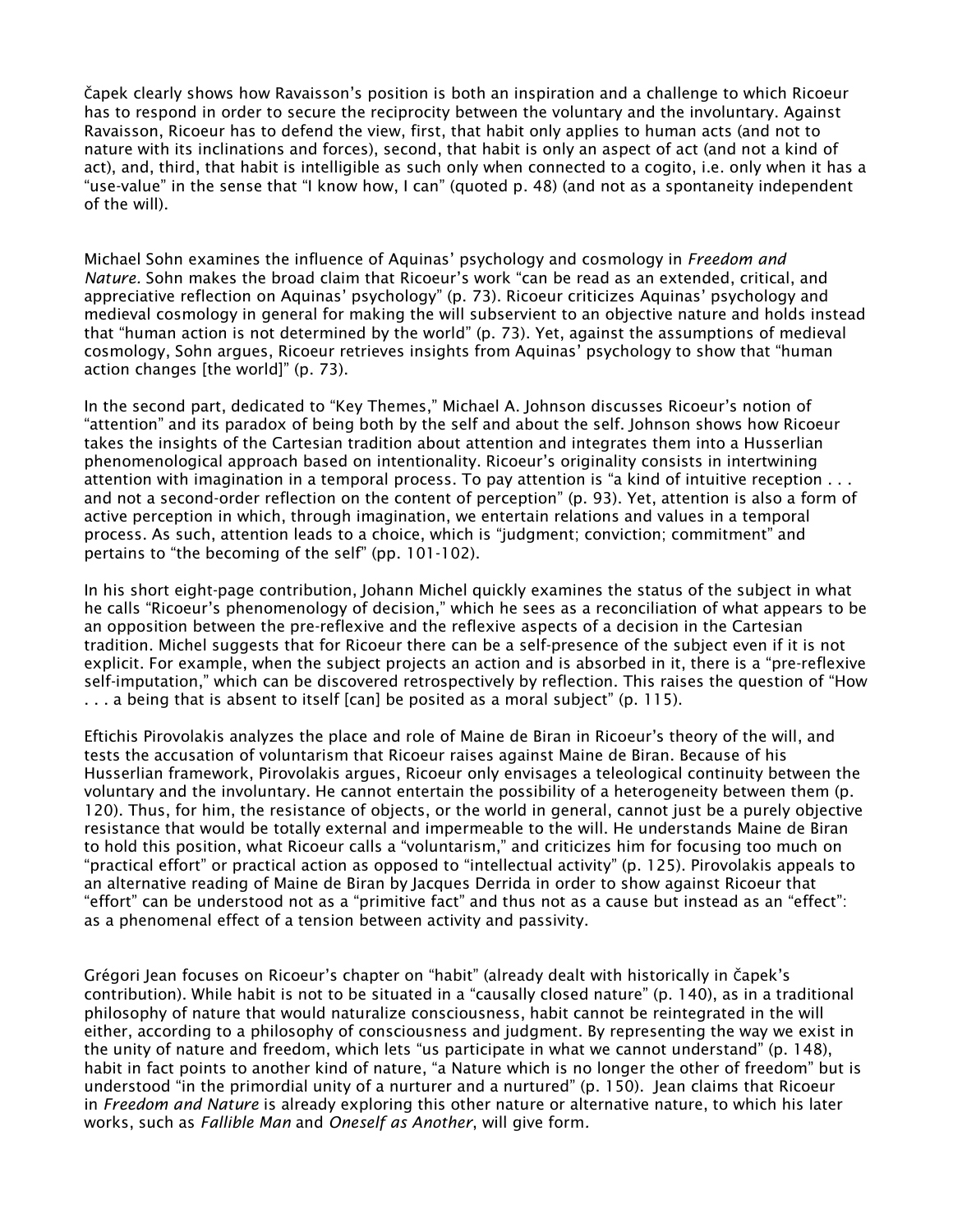Davidson examines the significance and consequences of Ricoeur's view that life is both a passivity (as "the background of every subjective experience and activity") and a task. Davidson analyzes the notion of consent, which is precisely the reconciliation of these two aspects. Instead of being a practical decision changing anything in the world, consent is rather an acceptance of the three figures of the involuntary: first, my character (which makes me unique, yet limits me); second, the unconscious (which prevents self-transparency and self-mastery, and threatens my self-identity); and, third, life (which "sums up all that I have not chosen and all that I cannot change," quoted p. 167). Davidson argues that Ricoeur's phenomenological method, which can only describe the divisions of life, fails to account for how life is a force that allows me to say "I am my life'" (quoted p. 171). This failure of an eidetic of the will points to the need for a "poetics" of the will, which was supposed to be the third and never completed part of the "Philosophy of the Will."

In the third part on "New Trajectories," Natalie Depraz in a re-print of an earlier essay makes use of some of Ricoeur's views on the first-person to give traction to her own project. She uses the remarks Ricoeur makes in the introduction to *Freedom and Nature* on "The Descriptive Method and its Limits," which she discusses in two pages, and sees in Ricoeur's "descriptive phenomenology" a reconciliation between empirical psychology and first-person perspective. She builds on this to differentiate the firstperson perspective from the lived experience.

Geoffrey Dierckxsens applies Ricoeur's views on the voluntary and the involuntary to the mind-body problem and sees an interesting connection with enactivism, which approaches cognition as "an active interaction between the body and the physical world" (p. 192). Dierckxsens wants to show not only that Ricoeur's views on the body fits the enactivism model and can be made actual again through an enactivist framework, but also that Ricoeur can contribute to an enactivist understanding of imagination. Imagination in an enactivist model is "a creative process for adaptation to bodily need" (p. 192). When desiring, for example, "we actively and imaginatively adapt to our bodies as to seek the best way of interacting with our surroundings" (p. 202).

Adam J. Graves focuses on the first form of involuntary (character) and shows how combining some of Strawson's views on agency with some of Ricoeur's views on necessity and freedom (with his later move to narratives) can be fruitful for formulating a new kind of freedom. Graves shows, first, that a first-person phenomenological approach cannot account for responsibility but, second, how a narrative theory (Ricoeur) with a normative conception of agency (Strawson) can deal with it. By combining the story we tell about ourselves, taking ownership and responsibility for our past, we acquire a "new" freedom that is "no longer metaphysical, nor merely normative" but "fabulous" (p. 223).

While some contributions in this Companion tend to be more general and others more focused on the detail of Ricoeur's arguments, and while they are not all of the same high quality, taken together they give readers an excellent idea of the complexity of Ricoeur's first major work, of its place in French philosophy in the 1950s, and of its influence both on Ricoeur's later views and on other trends of philosophy.

### References

[1](https://ndpr.nd.edu/news/a-companion-to-ricoeurs-freedom-and-nature/#1) Paris: Aubier, 1950.

[2](https://ndpr.nd.edu/news/a-companion-to-ricoeurs-freedom-and-nature/#2) Evanston, IL: Northwestern University Press, 1966.

[4](https://ndpr.nd.edu/news/a-companion-to-ricoeurs-freedom-and-nature/#4) *Freedom and Nature*, 1966, p. xv

- [5](https://ndpr.nd.edu/news/a-companion-to-ricoeurs-freedom-and-nature/#5) *Le volontaire et l'involontaire,* p. 21.
- [6](https://ndpr.nd.edu/news/a-companion-to-ricoeurs-freedom-and-nature/#6) *Le volontaire et l'involontaire,* p. 10.